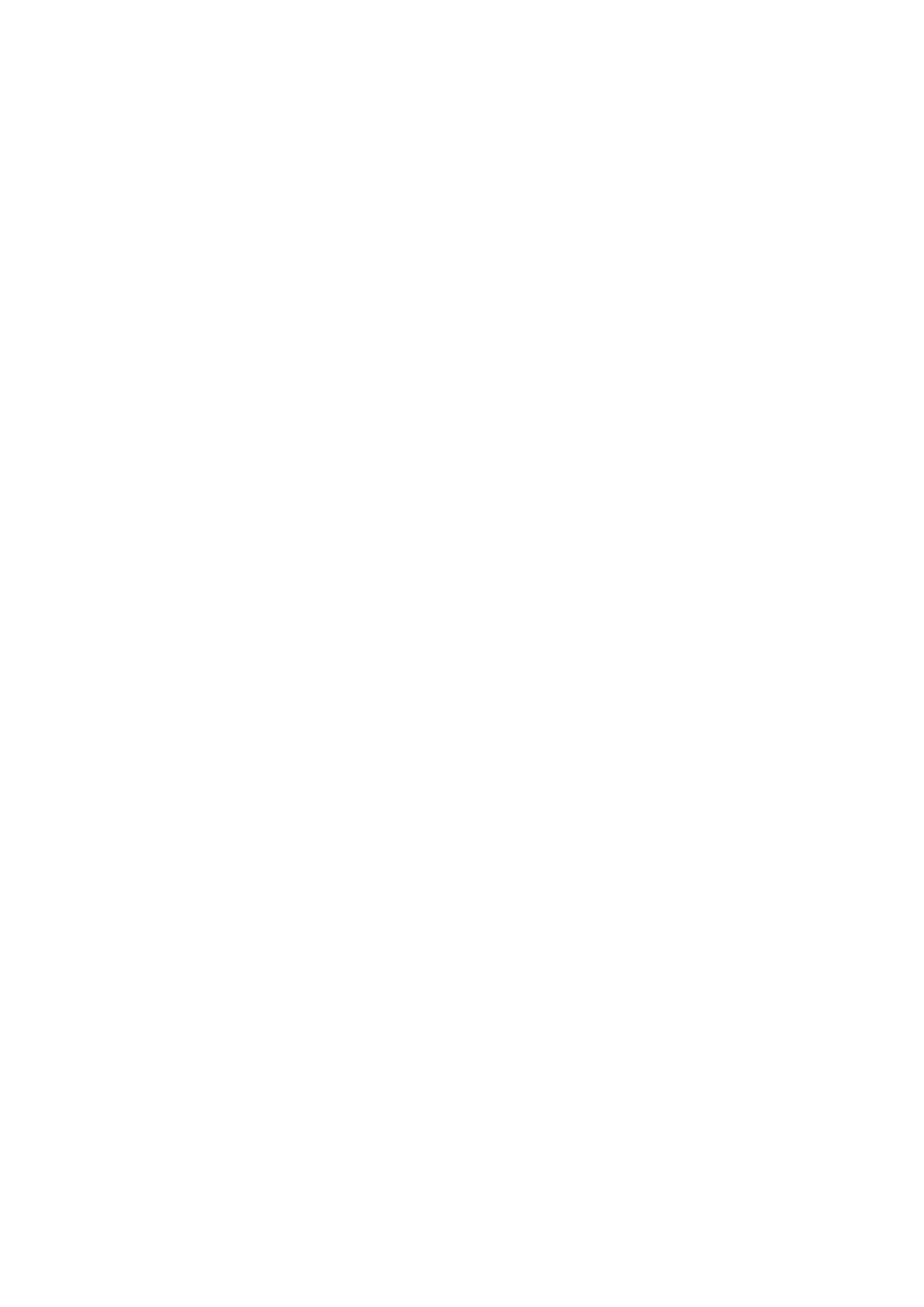# **Foreword**

This booklet outlines the performance of candidates in all aspects of CCEA's General Certificate of Education (GCE) in Physics for this series.

CCEA hopes that the Chief Examiner's and/or Principal Moderator's report(s) will be viewed as a helpful and constructive medium to further support teachers and the learning process.

This booklet forms part of the suite of support materials for the specification. Further materials are available from the specification's microsite on our website at www.ccea.org.uk.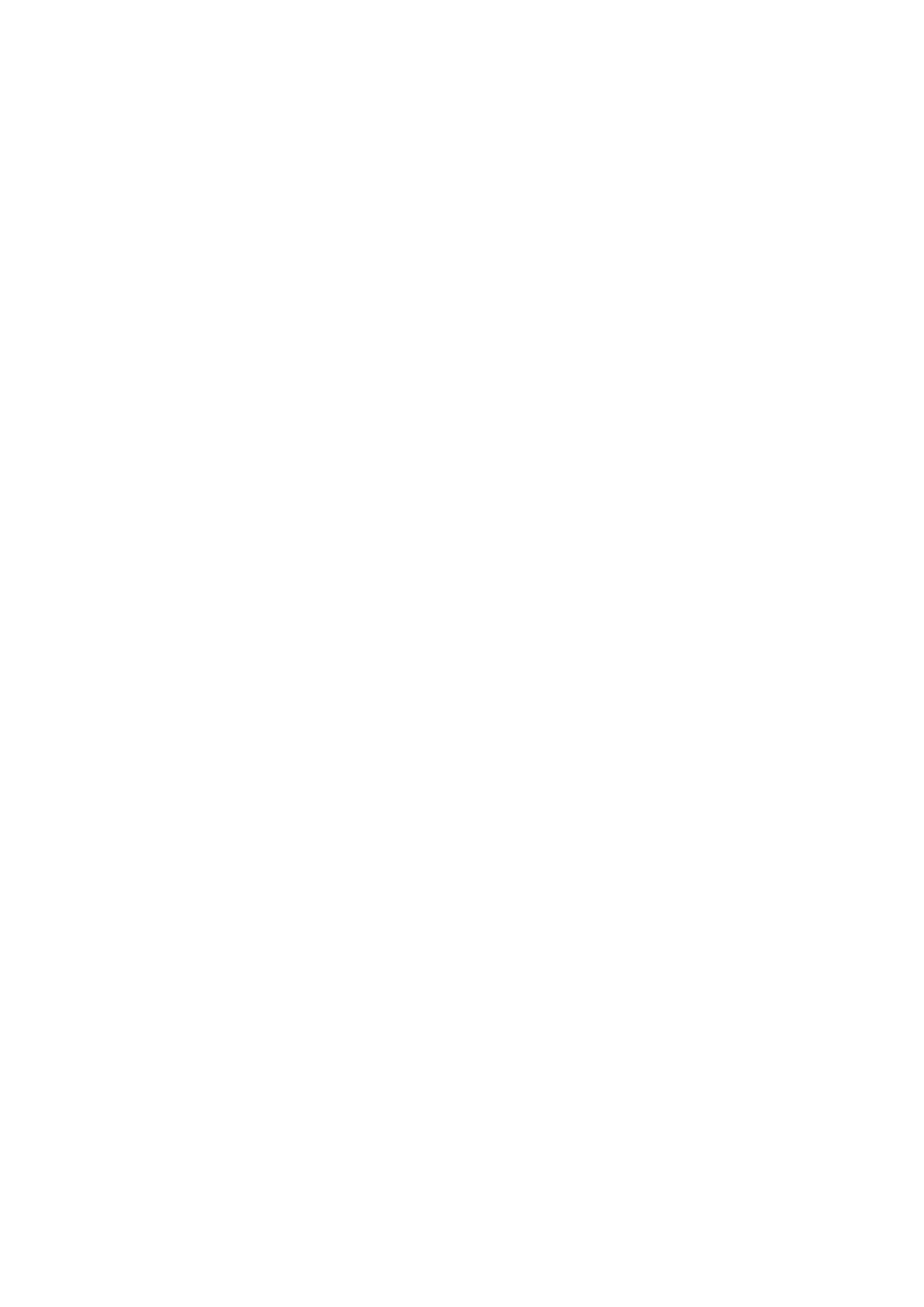# **Contents**

| <b>Assessment Unit AS 1</b>        | Forces, Energy and Electricity                                                                                    | 3  |
|------------------------------------|-------------------------------------------------------------------------------------------------------------------|----|
| <b>Assessment Unit AS 2</b>        | Waves, Photons and Astronomy                                                                                      | 5. |
| <b>Assessment Unit AS 3A/AS 3B</b> | <b>Practical Techniques and Data Analysis</b>                                                                     | 7  |
| <b>Assessment Unit A2 1</b>        | Deformation of Solids, Thermal Physics,<br>Circular Motion, Oscillations and Atomic and<br><b>Nuclear Physics</b> | 9  |
| <b>Assessment Unit A2 2</b>        | <b>Fields, Capacitors and Particle Physics</b>                                                                    | 11 |
| <b>Assessment Unit AS 3A/AS 3B</b> | <b>Practical Techniques and Data Analysis</b>                                                                     | 14 |
| <b>Contact details</b>             |                                                                                                                   | 17 |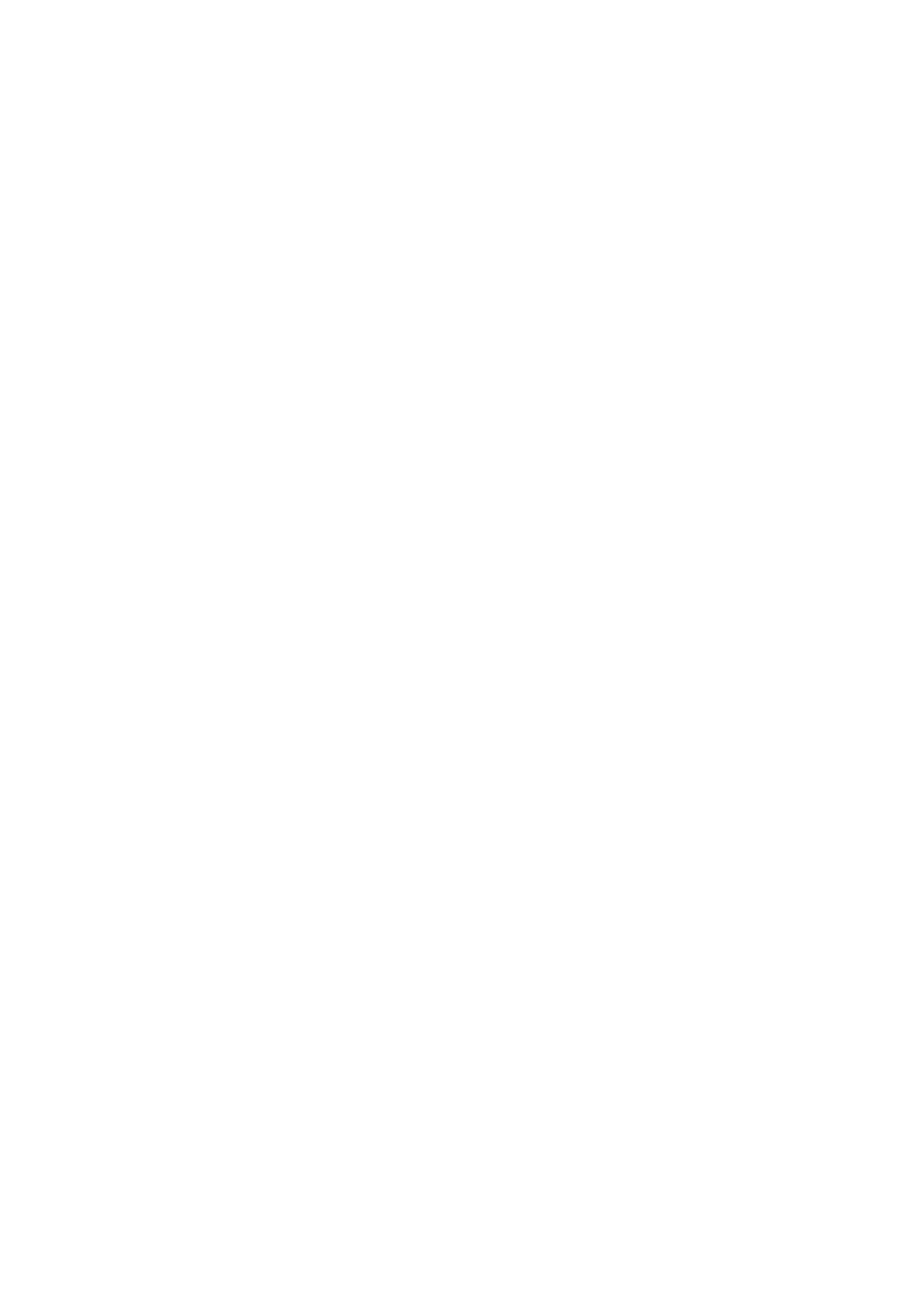#### **GCE PHYSICS**

# **Chief Examiner's Report**

#### **General Observations**

As in previous series, poor handwriting in written responses is a difficulty, more so with online marking than paper marking. Candidates should be aware that they should score out and write fresh answers clearly rather than overwriting numbers as it is often impossible to decipher overwritten numbers. Disorganised layout of working in unstructured calculations continues to create problems. Where the correct answer has not been achieved and examiners are trying to award credit for candidates processing it can be difficult on those scripts where the processing is unclear. Points on graphs or lines on grids should be clearly marked so that they can be easily identified after the scanning process.

Candidates should be reminded that while past papers and their mark schemes are useful tools they should not be reliant upon the mark schemes for learning answers. It is obvious in many cases that candidates are learning generic answers but are not applying their knowledge to the specific context of the question asked. Evidence of careful reading and interpretation of the question is missing in many candidates' responses.

When performing calculations using given data it is expected that candidates should quote their answer to a suitable number of significant figures. On occasion, where particularly relevant, there will be a significant figure penalty. Answers should also be written on the answer line rather than working out shown leading to an answer and the answer line left blank.

There was a general feeling from candidate's responses to questions on experimental technique and practical skills that candidates do not always have the practical experience necessary for them to have the complete understanding and knowledge that is expected at this level. Centres should be aware that by replacing practical work with videos and simulations they may be disadvantaging their candidates. While these may be useful teaching tools or recap they should not replace practical activities.

# **Assessment Unit AS 1 Forces, Energy and Electricity**

This paper was much more accessible to candidates than the 2017 paper and has allowed all candidates to access a significant number of marks. There was no evidence that candidates did not have adequate time to complete the paper. Errors were spread throughout the paper and there wasn't a particular topic where candidates struggled. For many candidates there is a strong preference and better performance in calculations rather than descriptive answers, typical of physics students.

- **Q1 (a)** Most candidates scored full marks in this question. A small minority did not know the relevant equation.
	- **(b)** This was well answered. A few candidates did not convert t into seconds but this was a rare omission. Some confused charge with energy and used an incorrect equation.
	- **(c)** This question discriminated between candidates at the lower boundary. E candidates were generally able to score at least two out of the three available marks while candidates not achieving an E were unable to apply their knowledge here. Candidates used a variety of approaches to get to the correct answer.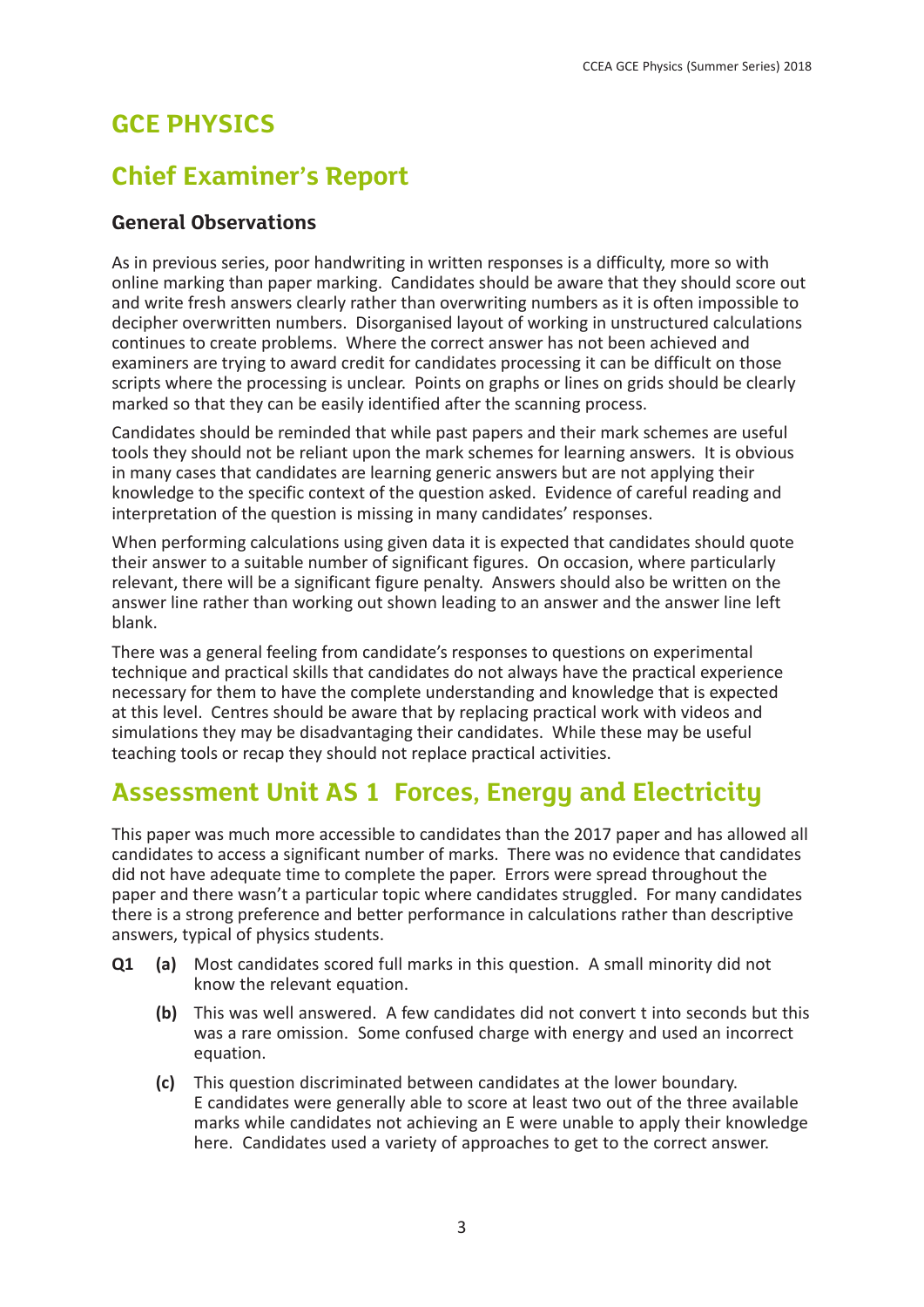- **Q2 (a)** The majority of candidates could give an adequate explanation of ohmic behaviour.
	- **(b)** This question was well answered by most candidates. Some did not include a variable resistor in the circuit, of those who did, the symbol was unknown by a few. The requirement of at least five sets of readings to draw a graph was ignored by some candidates. In Part (iii) A grade candidates had no problem gaining both marks for the graph but B grade and below candidates often sketched the VI shape instead.
	- **(c)** This question discriminated well. Candidates at the EN boundary were unable to provide any explanation worthy of credit. Candidates at the AB boundary typically scored 1 or 2 marks out of the 3 available.
- **Q3 (a)** This calculation was well done by many candidates. Some had difficulty identifying the pivot point and only gained part marks.
	- **(b)** This question was only answered well by more able candidates. Many incorrectly focused on a lower centre of gravity leading to increased stability and didn't gain credit.
- **Q4** (a) Candidates did not deal well with the conversion of Tm<sup>3</sup> into m<sup>3</sup>. While it was known that this would be unfamiliar, it was expected that more candidates should have been able to relate it to conversion of  $km<sup>3</sup>$  to  $m<sup>3</sup>$  or similar. The mass conversion was more accessible although some went to g rather than kg. The density equation was well known and most candidates scored for the calculation. Significant figures were usually appropriate to the number given in the question.
	- **(b)** This was well answered by most candidates although some did have difficulty manipulating the individual units of v and F into the correct answer.
- **Q5 (a)** The calculations in both Parts (i) and (ii) were well done by most candidates. A few confused Cos and Sin and some others did not convert from N to kg in Part (i).
	- **(b)** This question was generally well answered. A few though both quantities were vectors but almost all candidates knew how to distinguish between a vector and scalar.
- **Q6 (a)** This was generally well answered with most candidates achieving part marks. Layout of work was often difficult to follow through and in a 'show that' question this can lead to loss of marks by good candidates. Some had difficulty with unit conversions.
	- **(b)** This question discriminated well. A grade candidates were clear in their working and kept horizontal and vertical motion separate, weaker candidates showed a lot of confusion and couldn't distinguish between horizontal and vertical velocities causing loss of marks.
- **Q7 (a)** This question was very well answered.
	- **(b)** The majority of candidates managed to gain some marks here.
		- **(i)** Some used the 12% incorrectly leading to various answers that resulted in three marks out of the possible four.
		- **(ii)** This was well answered by some but many found it difficult to apply their knowledge and gained part marks.
	- **(c)** Most candidates scored at least one mark out of the available two here, recognising that carbon gas emissions would be reduced.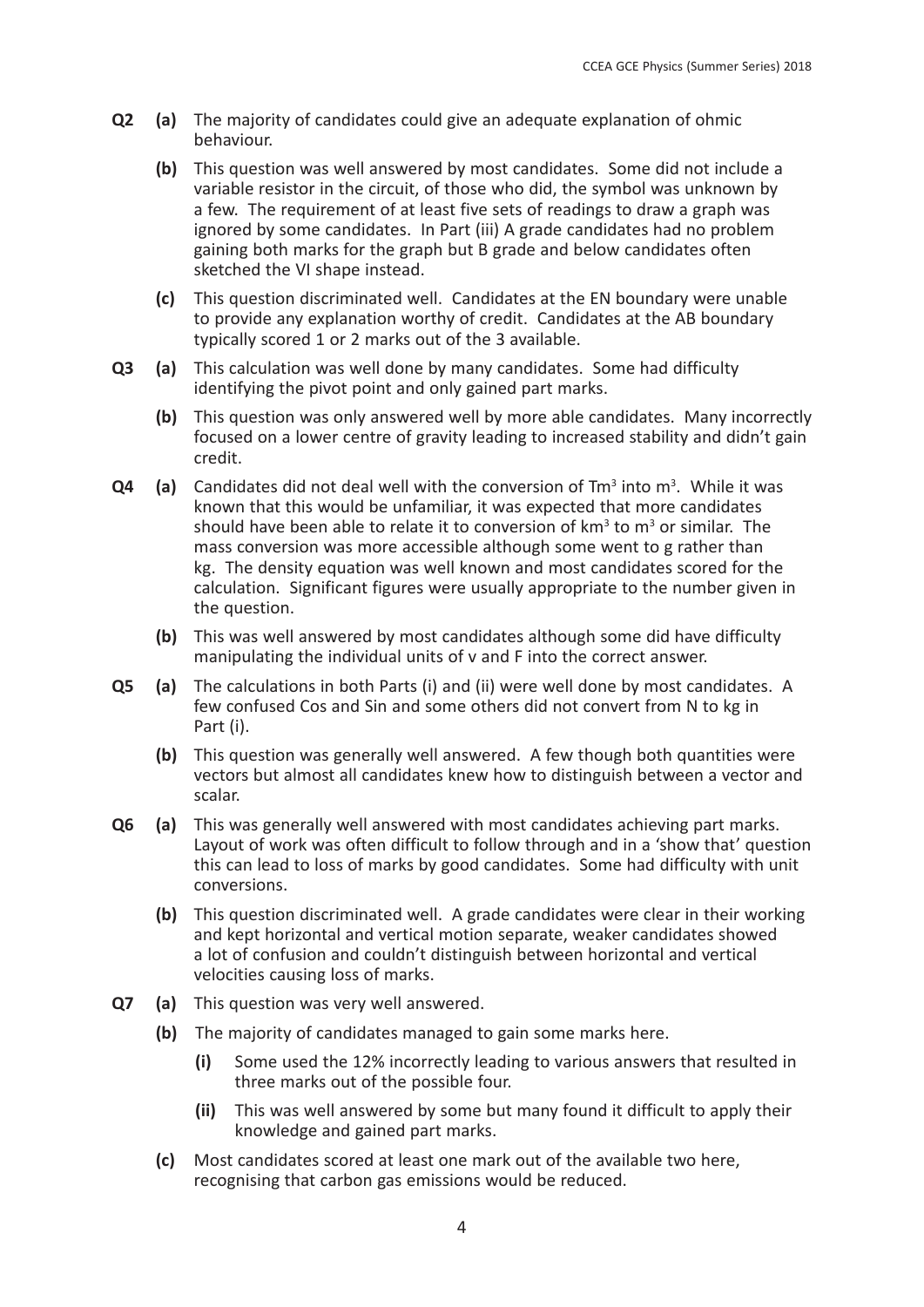- **Q8 (a)** Newton's first law was quite well known though commonly the word 'resultant' was either omitted or replaced with 'external'. The quality of the 'compare and contrast' answer varied and discriminated well. There were some excellent answers from more able candidates.
	- **(b)** This was quite poorly answered. While a significant number of candidates reached the correct answer for some it seemed to be by chance rather than a clear understanding of the physics. The direction was often incorrect.
- **Q9 (a)** This calculation was well done by most candidates. The negative was often omitted but was not penalised in this case as the error would be picked up in the following part.
	- **(b)** Quite poorly done with very few candidates using the area under the graph. Some worked backwards from their answer to Part (c) which was not given credit since it was a 'show that' question and they were using the answer to Part (b) that had been given in the paper.
	- **(c)** This question was well done by more able candidates but many EN boundary candidates did not make any progress towards the correct answer.
- **Q10 (a)** Many candidates could not explain what was meant by internal resistance, omitting to explain what resistance meant. The calculation in Part (ii) was quite well done by most candidates.
	- **(b)** The network of resistors was handled well by most candidates. When candidates made errors it was much easier to award part marks to those who had worked systematically through the network rather than trying to do the whole network in one calculation. In Part (ii) some candidates did not add on the internal resistance of the cell losing one mark. Part (iii) discriminated well at the A boundary. Only more able candidates were able to calculate the current correctly.

#### **Assessment Unit AS 2 Waves, Photons and Astronomy**

The new topics on this specification continued to be answered well. As with AS1, performance was better on calculation questions rather than descriptive ones. Understanding and clarity seemed to be an issue in this paper with many candidates giving vague answers and missing key points.

- **Q1 (a)** This question was not well answered by many candidates. Those who seemed to understand energy levels failed to interpret the question correctly and missed getting the second mark. Weaker candidates failed to get any marks here. Answers lacked clarity and detail with regard to electrons falling between different energy levels.
	- **(b)** This question was well done but some candidates did not convert eV to J and lost a mark in Part (iii). Often weaker candidates did not make the link between photons and visible light.
	- **(c)** The question was often answered as a list of definitions rather than a wellstructured description of how they went together to explain how the laser worked. Most struggled to obtain the last mark in the mark scheme. Answers did not clearly state that the stimulating photon needed to have the same energy as the difference in the two energy levels if an electron was to be stimulated to fall between these two levels.
- **Q2 (a)** This question was generally well done but some candidates used the inappropriate term 'bending' rather than 'spreading' when explaining diffraction.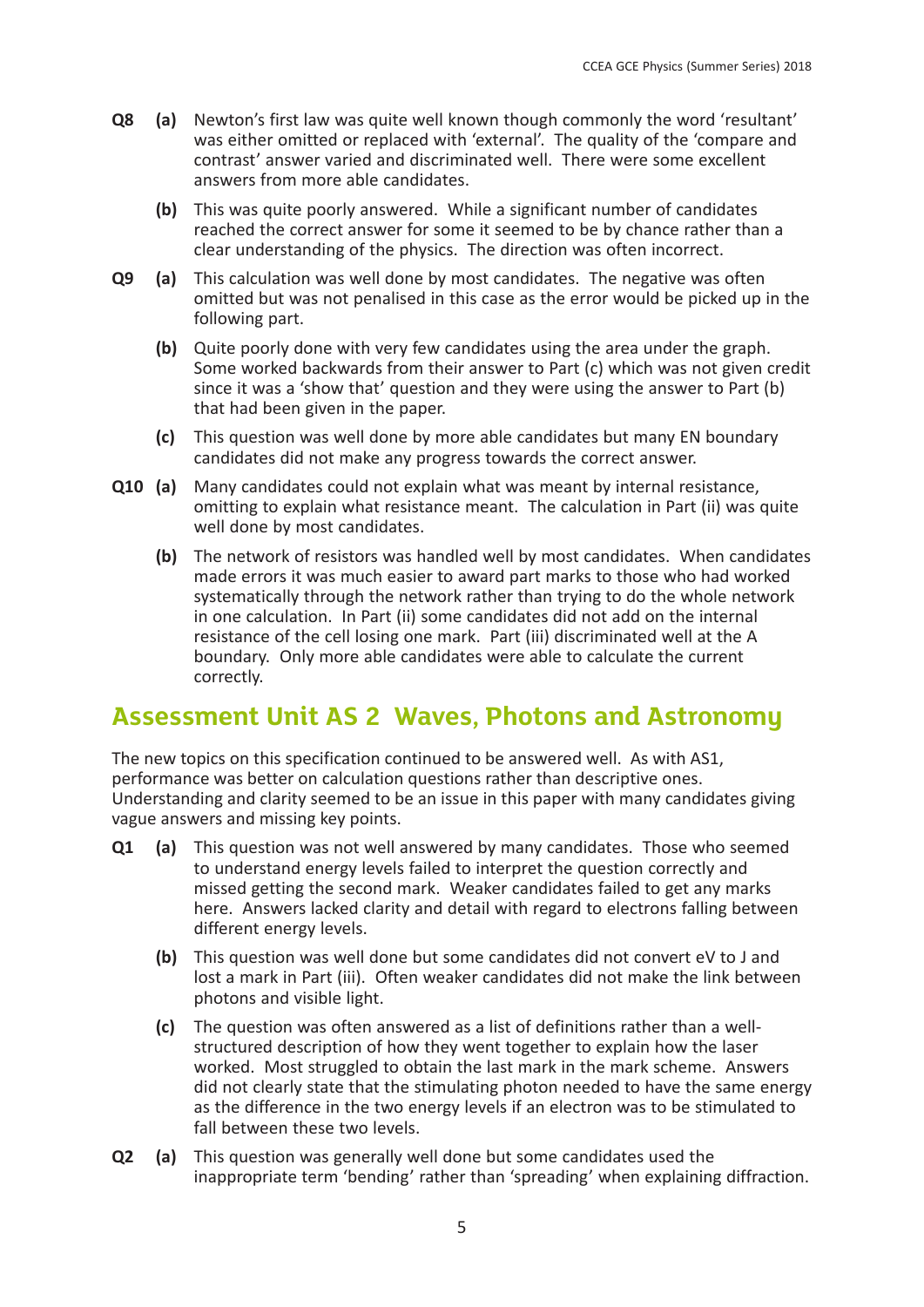- **(b)** Few candidates achieved all three marks here in what should have been a familiar question. Candidates did not take enough care when drawing the diagrams.
- **(c)** This question discriminated well.
	- **(i)** Many candidates tried to use the diffraction equation to find the angle, rather than by trig. Some candidates used  $v = \lambda d/a$  in both parts of (c) and failed to score.
	- **(ii)** Weaker candidates did not attempt a calculation for d, and instead used one of the distance values provided in the question. Conversions from m to nm were not always correct.
- **Q3** (a) Many candidates struggled with a start point of  $eV = \frac{1}{2}mv^2$ . Those who got the first step found it difficult to obtain  $K=(2e/m)^{1/2}$ . A significant number of candidates scored full marks and were very clear in their working to the correct answer.
	- **(b)** This question was answered quite well. Many candidates were unable to calculate the velocity correctly in Part (i) but almost all were able to use their value correctly to obtain full marks in Part (ii).
	- **(c)** The diffraction pattern was well known by most candidates and recalled correctly along with the effect of changing the voltage.
- **Q4 (a) (i)** Few candidates gave enough detail to obtain both marks. Details such as 'lowest' and 'loudest' were usually missing.
	- **(ii)** Sketches were well done with a node and an antinode correctly indicated.
	- **(b)** Most candidates scored full marks in Part (b)(i) but some candidates gave answers of 140 Hz and 210 Hz in (b)(ii) and lost a mark.
	- **(c)** This question discriminated well. Some candidates could not correctly identify the new length. However, they did then use their incorrect value of l correctly throughout the rest of the question and were given credit.
- **Q5 (a)** Many candidates scored two of the available marks. Almost all candidates were able to discuss the change in frequency. Doppler equation well known in general, but only a few applied the sign variation accurately and so the last mark detailing the symbols used and the use of +/- for a source moving away/towards was rarely awarded.
	- **(b)** Many candidates simply said light was shifted to the red end of spectrum rather than giving the change in wavelength. Many failed to link distant galaxies to the cosmological red shift In Part (ii) some candidates confused the red shift parameter **z** with the recession speed.
	- **(c)** The estimated age of the universe was well calculated by most candidates. Most candidates correctly converted from seconds to years having obtained T from 1/H $_{\rm o}$ .
- **Q6 (a)** Diagrams were not often of a good quality and labelling lacked detail. Candidates generally scored one or two marks out of the three.
	- **(b)** This was well answered but a few candidates did not clearly explain that the experiment should be repeated for different values of u.
	- **(c)** The axes were usually correctly labelled but the sketch of the line was often incorrect. There were a variety of acceptable answers, the majority of candidates used 1/u against 1/v.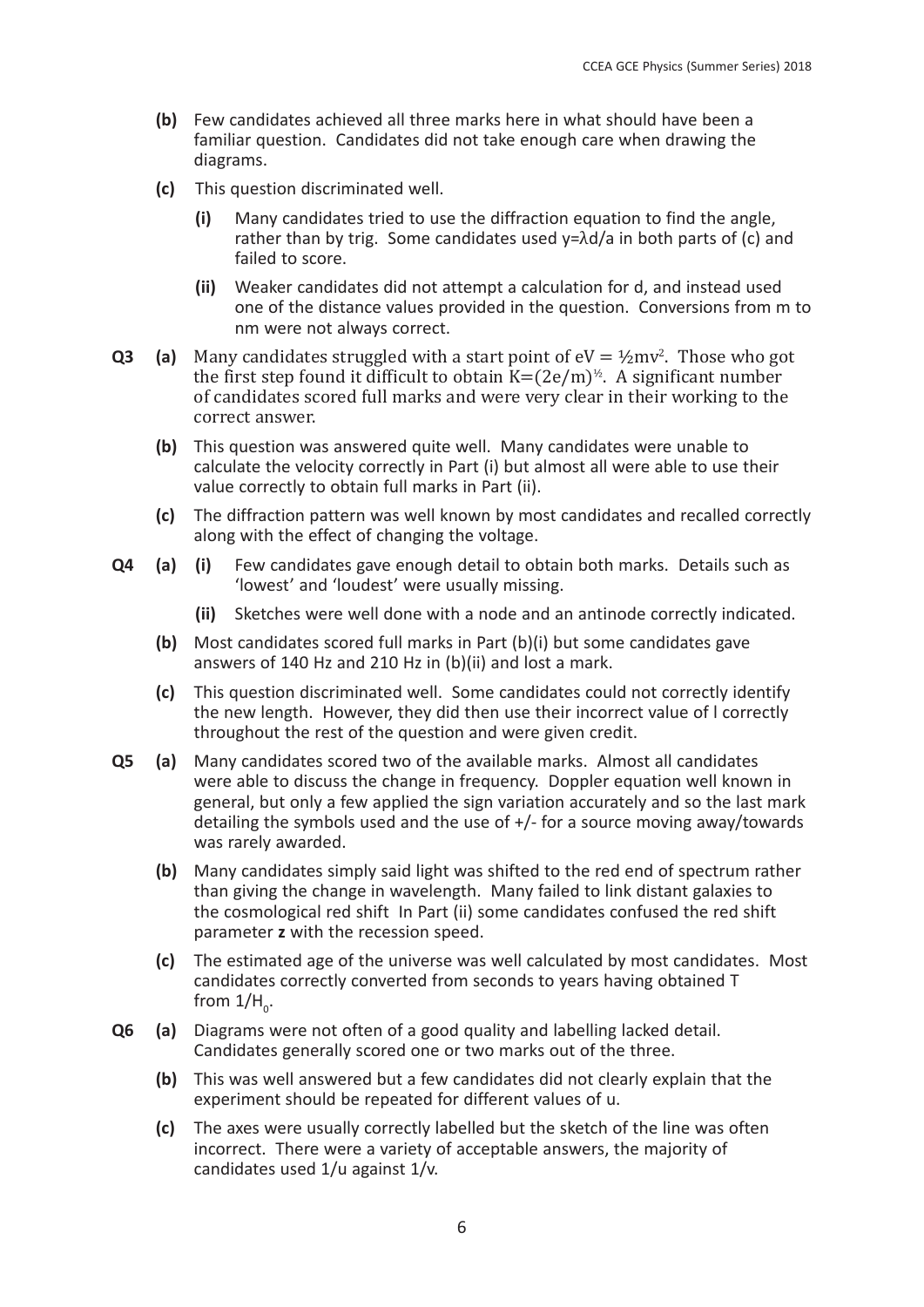- **(d)** Many candidates incorrectly gave their answer in terms of the gradient of the graph no matter how their axes had been labelled. For those candidates who identified the intercept, very few gave the detail of averaging both intercept values.
- **Q7 (a)** The ray diagram was well drawn by many candidates. A significant number failed to put an arrow on either ray. In some cases the eye was not indicated at all. Some candidates treated the lens as a converging rather than diverging lens. The table in Part (a)(ii) was usually correctly completed.
	- **(b)** Only more able candidates scored full marks in this question. The majority were able to correctly calculate the image height but either forgot to identify f and/ or v as negative. The algebra of dealing with reciprocals still causes problems to some candidates. In Part (ii), many candidates did not appreciate that the image and object were on the same side of the lens.
- **Q8 (a)** Definitions of longitudinal and transverse waves were quite poor. Many candidates did not reference particle vibrations. Polarisation was well understood although definitions were not always correct. The majority of candidates were able to state that only transverse wave could be polarised.
	- **(b)** This question was answered well by most candidates.
	- **(c)** Most candidates scored part marks in this question. There were some power errors in Part (i). A few candidates did not correctly obtain a value of T=0.24ms from the graph. The sketch of the wave was usually well understood and completed but the phase change was correctly managed by only a few candidates.
- **Q9 (a)** Part (i) was well known but many candidates failed to score 3/3 in Part (ii) as they incorrectly used  $i=52^{\circ}$ .
	- **(b)** Candidates found this question challenging, missing the concept that the light was travelling at a different speed inside the fibre. Many of those candidates who scored 4/4 in Part (i) went on to score 3/3 in Part (ii), however, a great many students were unable to pick up any marks in this part.

#### **Assessment Unit AS 3A Practical Techniques**

Candidates performed generally well in this paper. As with last year, there were a number of issues in a minority of centres where apparatus lists/set-up instructions had not been followed and this resulted in candidates having answers outside the range given in the mark scheme. Where possible centres should set up as instructed to ensure that their candidates are not disadvantaged by incorrect centre set-ups.

- **Q1 (a)** The majority of candidates were able to measure the diameter of the container although there were some power errors and some answers that did not reflect the measuring instrument used. Most candidates could correctly calculate the cross section area from their diameter measurement. A few confused diameter and radius.
	- **(b)** Answers for the height were usually quoted to 0.1 cm as required. Outlining the difficulties in Part (ii) provided some discrimination. Weaker candidates gave vague answers not relevant or applied to the gas jar as asked. Only the top candidates considered both aspects to score both marks.
	- **(c)** Almost all candidates correctly found the mass of the liquid.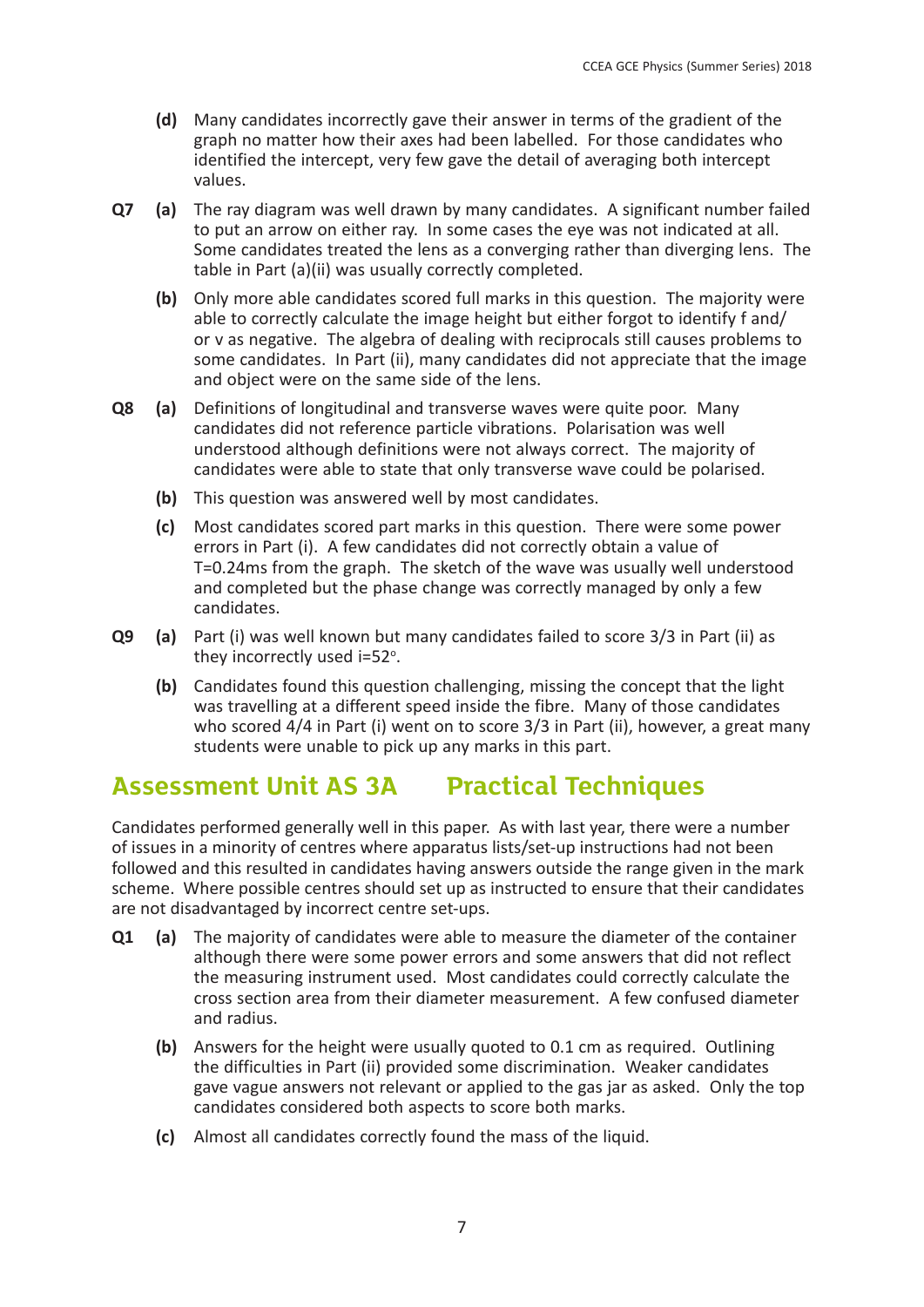- **(d)** Most candidates used the equation correctly to determine density. Those who did not measure h accurately will have been penalised here for a value outside the accepted range for density.
- **Q2 (a)** The circuit diagram was generally well drawn although a significant number of candidates did not know the symbol for a thermistor. A number did not include the switch in their drawing.
	- **(b)** The table was well completed by most candidates. Some did not have the required temperature change and there were a number of candidates with values of current and voltage that seemed unlikely. The resistance was usually calculated correctly although many had power errors and quoted their answers to an inappropriate number of significant figures.
	- **(c)** This was well answered by most candidates.
- **Q3 (a)** This question discriminated well. Weaker candidates struggled to give the correct range of object distances.
	- **(b)** Diagrams were often untidy and labels vague, in particular for the illuminated object. The metre rule was often omitted.
	- **(c)** A significant number of candidates had incorrect values of u and v. Some recorded u+v and other values seemed not to be possible with the lens provided. Many others had provided theoretical answers rather than practical ones.
	- **(d)** This question was quite well answered by most candidates, but a significant number considered the uncertainty only in the metre rule scale or expressed a difference between different experimenters' eyesight.
	- **(e)** This was very well done by almost all candidates.
- **Q4 (a)** Tables were generally well laid out and headed correctly. A few candidates did not measure multiple oscillations or repeat readings. Some did not quote times to 0.01 s.
	- (b) (i) The T<sup>2</sup> values were usually calculated correctly.
		- **(ii)** Only some candidates gave adequate explanation of their choice of n value.
		- **(iii)** Most candidates scored at least one mark. A significant number only calculated a single k value.

#### **Assessment Unit AS 3B Data Analysis**

Candidates performed well in this paper. The paper tested a wide variety of the practical techniques and data handling skills associated with the specification.

The paper was reasonably successful in allowing candidates of differing abilities to respond to the questions with varying degrees of discrimination. This is not easy in this area of the specification.

The focus on significant figures and decimal places in the marking of specific relevant question parts is evident in the scheme. These were marked in line with the advice given in the previous chief's report and information days.

**Q1** The scale and labelling of the axes was correctly done by most candidates. Drawing of a best fit curve proved problematic to only a few. Most candidates found this question straight forward. Plotted points are sometimes difficult to spot if they are not marked with a cross or circled and a thick best fit line is drawn.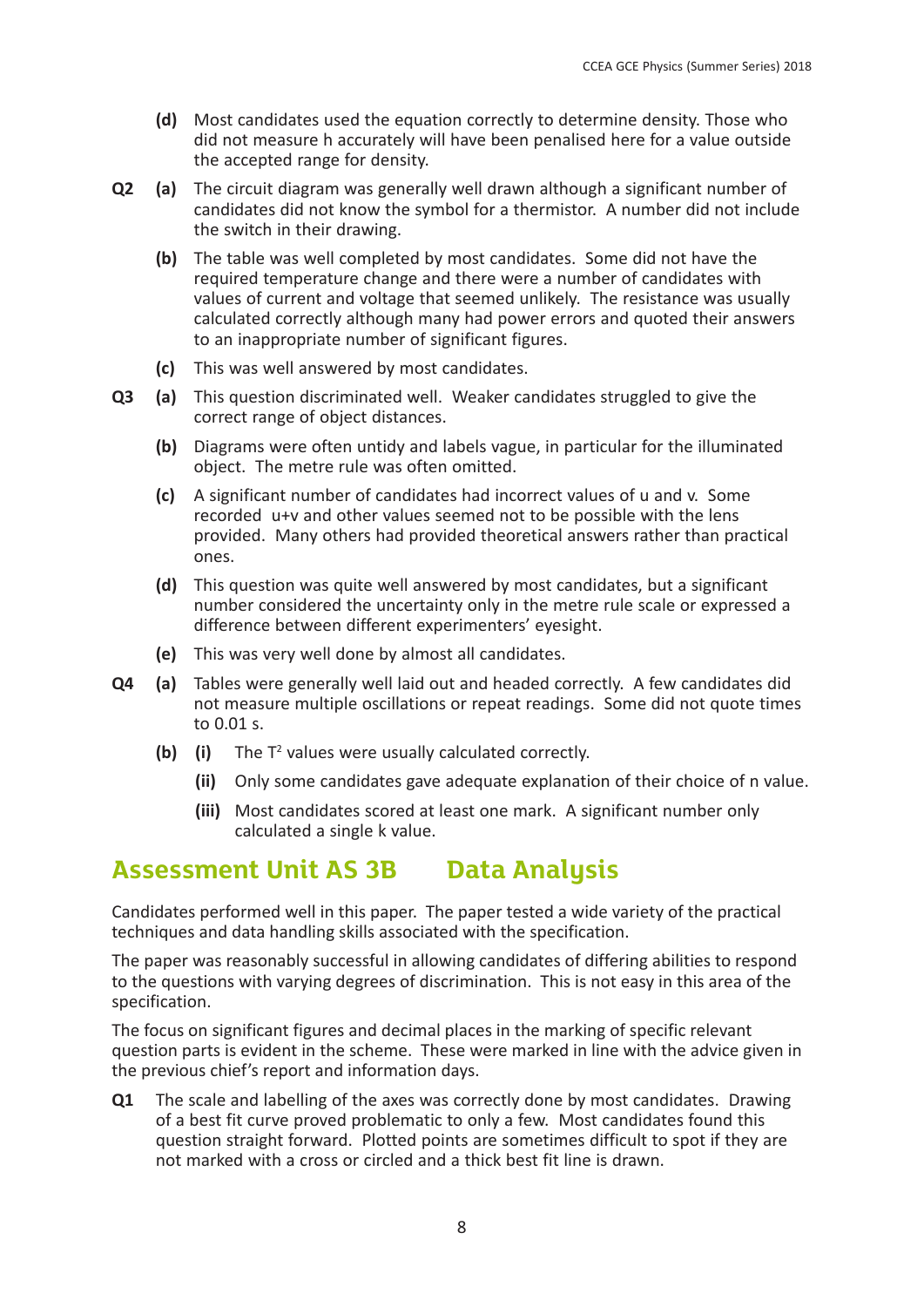- **Q2 (a)** Most candidates correctly extrapolated the line and read the intercept correctly.
	- **(b)** The extreme fit line was generally well drawn and the use of its intercept understood. A few inexplicably tried to use the gradient to calculate the uncertainty. The presentation of absolute uncertainty to one or two significant figures at most was often done correctly here.
- **Q3 (a)** The gradient evaluation was done well by most candidates. Some missed the negative. The correct unit was stated by most. The mapping of the equation in Part (ii) proved a good discriminator. The internal resistance could still be answered correctly, even with the most common mapping error. A mis-use of the 'false' y intercept was given by most in Question 1 Part (iv) and the explanation of why the x intercept was correct was seldom given.
	- **(b)** Most candidates were awarded for the idea that the current was low but the practical benefit of low current being drawn at the start was seldom appreciated.
- **Q4 (a)** This question was often answered without focus on the piece of apparatus used, this approach would have made the second marks more accessible and relevant.
	- **(b)** As Part (a), this question was often answered without focus on the piece of apparatus used. Most candidates did record the correct time.
	- **(c)** A significant number of candidates incorrectly used equation 4.1 and values from a single row from table 4.1 to evaluate the speed rather than the distance of 5.00 m.
	- **(d)** This question discriminated well. More able candidates had no problem getting the correct unit. Weaker candidates usually scored the first mark for the unit of wavelength and speed but could not deal with the squaring of the speed unit.
- **Q5 (a)** Most candidates failed to 'finish' the explanation and achieved only two of the available three marks.
	- **(b)** The absolute uncertainty calculation in Part (ii) discriminated. Many provided a final answer with an excessive irrelevant number of figures.
	- **(c)** Most candidates calculated the percentage difference correctly although some did not use the 9.81 m  $s^2$  as a reference. In Part (ii) closer to the accepted value is a clear reference to accuracy. This is achieved by repetition and averaging, but needed to be qualified. Many candidates gave vague statements and it was unclear what was being repeated. The use of electronic timing is the most significant change to the procedure that would ensure an answer closer to the true value.

# **Assessment Unit A2 1 Deformation of Solids, Thermal Physics, Circular Motion, Oscillations and Atomic and Nuclear Physics**

Candidates generally performed well in this paper and there was no evidence that time was an issue, all candidates reached the final question with few gaps.

**Q1 (a)** Most candidates were able to correctly label the y-axis of the graph but labelling the x-axis discriminated. Weaker candidates often labelled it from 0 to 240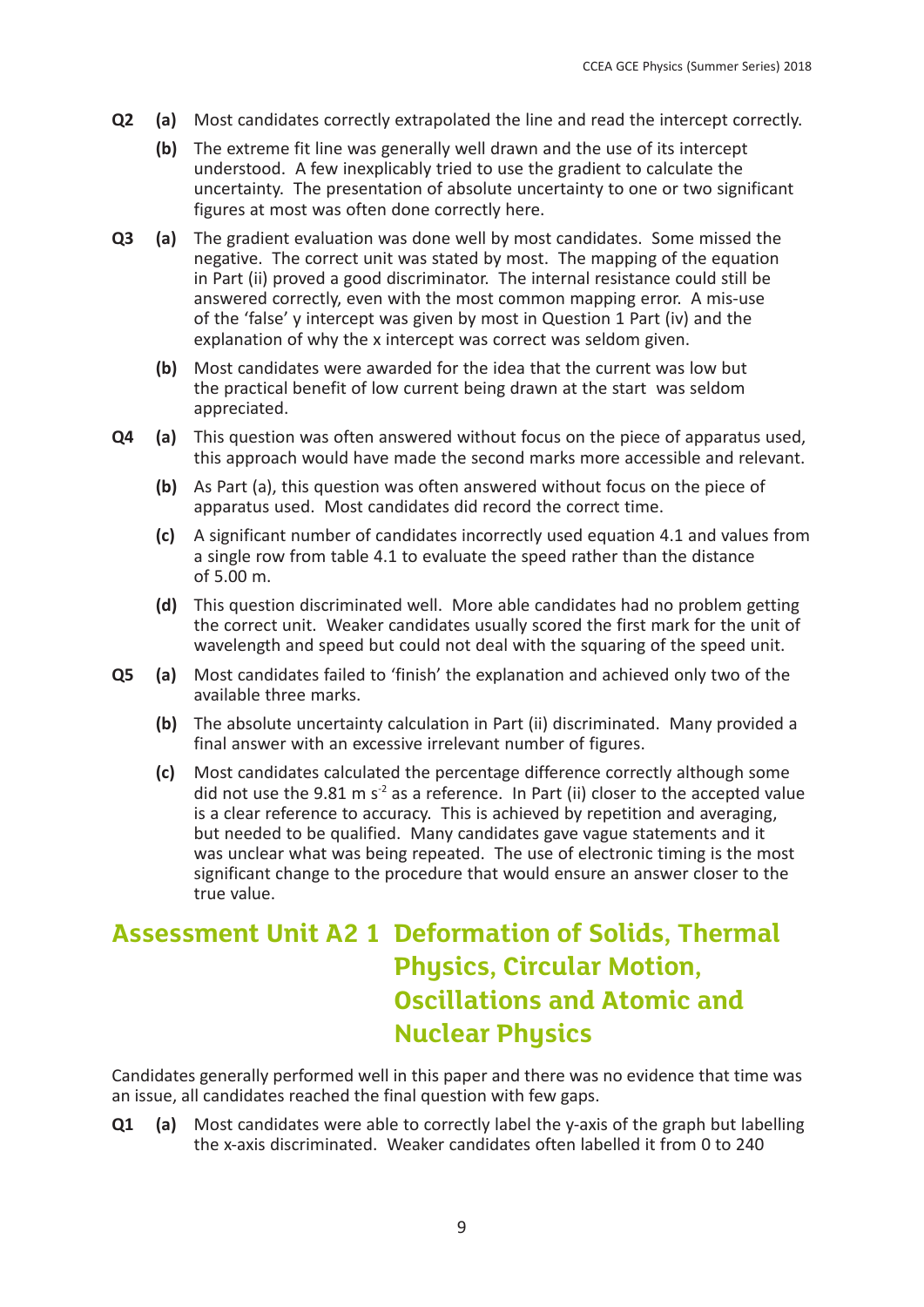showing they did not appreciate the peak coincided with a nucleon number of 56

- **(b)** The principles of fission and fusion were well described by the majority of candidates. Many did not refer to the graph and a lot omitted reference to the binding energy per nucleon.
- **(c)** This question was generally well answered although often poorly set out and it was difficult to follow candidates' working if they made an error within the part.
- **Q2 (a)** This was very well answered by the majority of candidates. Some did not go into the required detail of the operation so there was some discrimination in this question.
	- **(b)** This question was well answered by many but a significant number did not read the question carefully enough and compared nuclear power to fossil fuels.
- **Q3 (a)** The calculation of the radius was well done by most candidates. Some candidates at the lower grade boundaries were unfamiliar with the 'f' prefix and others used the incorrect value for A.
	- **(b)** The position of the screen caused some problems here and the microscope was on occasions labelled incorrectly. Most candidates had the correct positioning of P and were able to explain the increase in range as a result of the vacuum.
	- **(c)** Many candidates had the correct curve but started it in the same position as the original.
- **Q4 (a)** Only more able candidates scored all three marks in the explanation with many weaker candidates omitting the definition of acceleration or the link between velocity and direction. The calculation was usually very well done.
	- **(b) (i)** The calculation was very well answered by most candidates.
		- **(ii)** The explanation was not well answered with many candidates getting confused with the speed needed to reach the top of the circle and the speed that would cause weightlessness.
		- **(iii)** Was answered well by candidates other than those at the lower grade boundaries.
- **Q5 (a)** Almost all candidates could correctly explain half- life but fewer scored the remaining two marks. Weaker candidates confused activity and half-life and only a few candidates gave both considerations. The calculation of half-life discriminated, better candidates had no problem with the calculation and used a variety of methods. Layout of the calculation was a problem when trying to award part marks to weaker candidates.
	- **(b)** This question discriminated with some candidates struggling with the time units and also using the Ln equation correctly.
- **Q6 (a)** Most candidates were able to correctly link the Young modulus value to flexibility.
	- **(b)** This was generally well done although common errors were the omission of the negative and power errors.
		- **(ii)** The table was very well done by many candidates but others struggled and often mixed up the entries in the table.
		- **(iii)** The calculation was very well done. A common error arose in the final step when a significant number of candidates confused CSA and volume.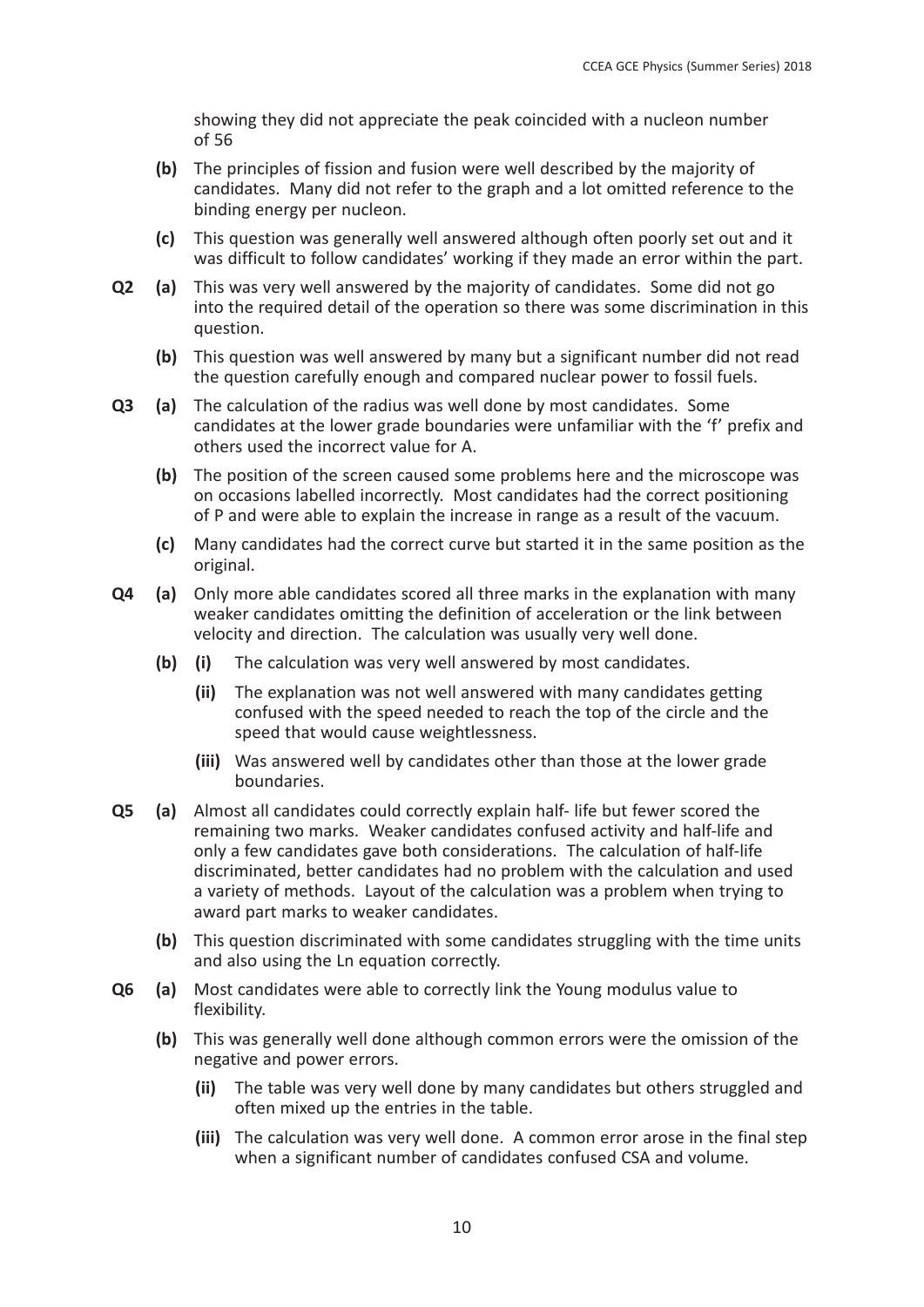- **Q7 (a)** Candidates scored highly in this question, most gaining at least six out of the eight marks available. Quality of diagrams was often poor and descriptions did not often flow well.
	- **(b)** This was well answered by the majority of candidates. As with other unstructured calculations, layout was often poor and difficult to follow.
- **Q8 (a)** The explanation of simple harmonic motion was known well by the majority of candidates.
	- **(ii)** Most handled the calculation very well, variations in reading the period from the graph leading to some variation in the answer. Some candidates did not get the final mark for the correct position but most scored well.
	- **(iii)** The calculation is new to this specification and was very poorly answered. Very few candidates scored full marks. A significant number got part marks for only considering the extra energy stored at the extreme ends of the motion but many did not get any credit in this part.
	- **(b)** This question was well answered by candidates at the A Grade boundary boundary although many omitted the drawing of a tangent.
	- **(c)** This question was quite well answered although some candidates did not appear to understand resonance or driven oscillations.
- **Q9 (a)** Most candidates scored well in this question.
	- **(b) (i)** The calculation was generally very well done.
		- **(ii)** Caused more problems with many candidates using the incorrect mass in the equation. Some candidates left their answer as the mean square speed.

# **Assessment Unit A2 2 Fields, Capacitors and Particle Physics**

In general, candidates performed reasonably well in this paper. The paper was successful in allowing candidates of differing abilities to respond positively to the all of the questions posed.

- **Q1 (a)** The majority of students answered this well. The definition of the time constant was well known although some did state it as 'the product RC'. Descriptions in Part (ii) were well written with most scoring 3/3. However, a number of students incorrectly discussed in terms of charging a capacitor and did not understand that this would not be possible with the circuit given.
	- **(b)** The graph was well known with only few giving a non-finite intercept on the V axis and a finite intercept on the t axis. Descriptions in Part (ii) lacked appropriate detail and it was not always clear how values of 2τ, 3τ etc. could be obtained and thus used to determine the average value of τ.
- **Q2 (a)** Newton's law of universal gravitation was well known by the majority. A significant number failed to include that the force between two masses was attractive and lost 1 mark.
	- **(b) (i)** Many students were able to score almost full marks but some either forgot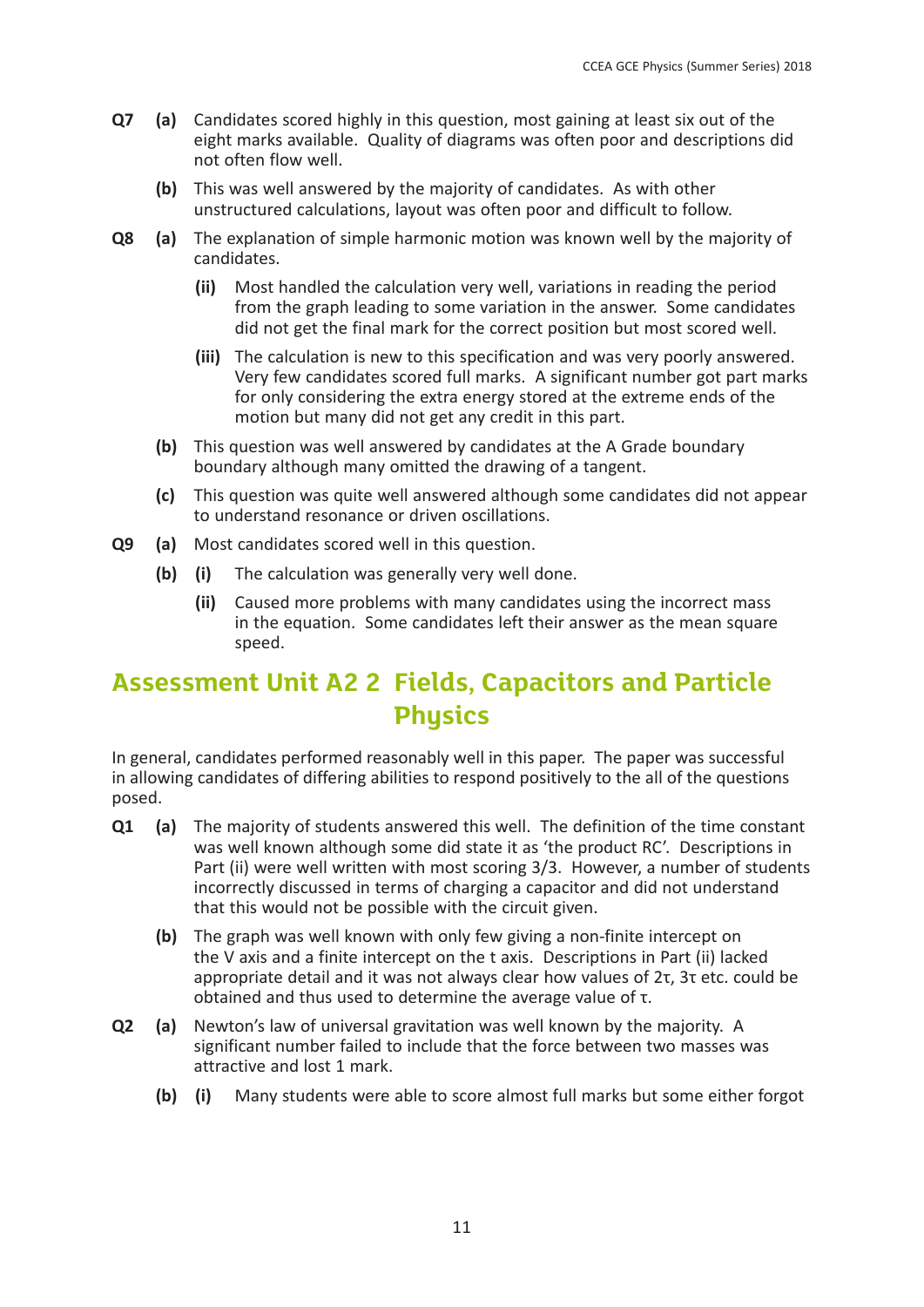to subtract the radius of the earth from their calculated value of 'r' or forgot to convert the radius of the earth from km to m and therefore lost the last mark.

- **(ii)** This was either very well done or very poorly done. Those who struggled usually started with an incorrect equation. Most candidates were able to obtain at least one mark for their conversion from s to hours.
- **(iii)** Some candidates failed to mention the value of the orbital period of the earth being 24 hours and lost the mark here.
- **Q3 (a) (i)** Most candidates knew the four fundamental forces and their corresponding exchange particles but a significant number did not include detail for the strong and weak force. The terms 'nuclear' or 'interaction' were frequently missing. Many candidates described the 'gravitational' force as 'gravity'.
	- **(ii) (iii)** Were well done but few scored 2/2 in Part (iv). Many gave only one equation and did not seem to understand the significance of the w- boson.
	- **(b)** This was well done by the majority of candidates.
- **Q4 (a)** Most scored both marks in this part. Some candidates drew what resembled the field pattern for a bar magnet and did not score marks.
	- **(b)** A significant number of candidates indicated the force to be in an upward direction suggesting they did not know or could not correctly use FLHR.
	- **(c) (i)** Only the more able candidates scored full marks. 10ⁿ errors were evident and some failed to calculate Δm obtaining values of 0.745N or 749N.
		- **(ii)** Was well answered with most scoring 3/3 in this part obtaining marks due to ecf from Part (c)(i).
		- **(iii)** Was also well done in the majority of cases showing knowledge of the AS specification.
- **Q5 (a) (i)** Was well done by most candidates. Most managed to correctly state the type of transformer used and how one was constructed.
	- **(ii)** Candidates struggled to give adequate detail to obtain full marks in this part. Many did not include that both the input to the primary coil and output from the secondary coil were alternating. Descriptions of the changing magnetic flux in the primary coil and how this produced a changing magnetic flux in the secondary coil were poor in many cases. Some candidates appeared to misunderstand the diagram and mistook transformer T1 for the primary coil and T2 for the secondary coil. There were, however a very small number of candidates who answered this extremely well and scored 6/6.
	- **(b)** Most candidates were able to access both marks in this part giving concise answers in terms of current and energy/power loss. Some did discuss the resistance of the transmission lines decreasing due to the high voltage and did not score.
- **Q6 (a)** This definition was recalled well by most candidates.
	- **(b) (i)** The majority of candidates were able to correctly calculate the force but struggled to accurately describe the direction. Some candidates confused electric field strength with force but could access the last mark for direction.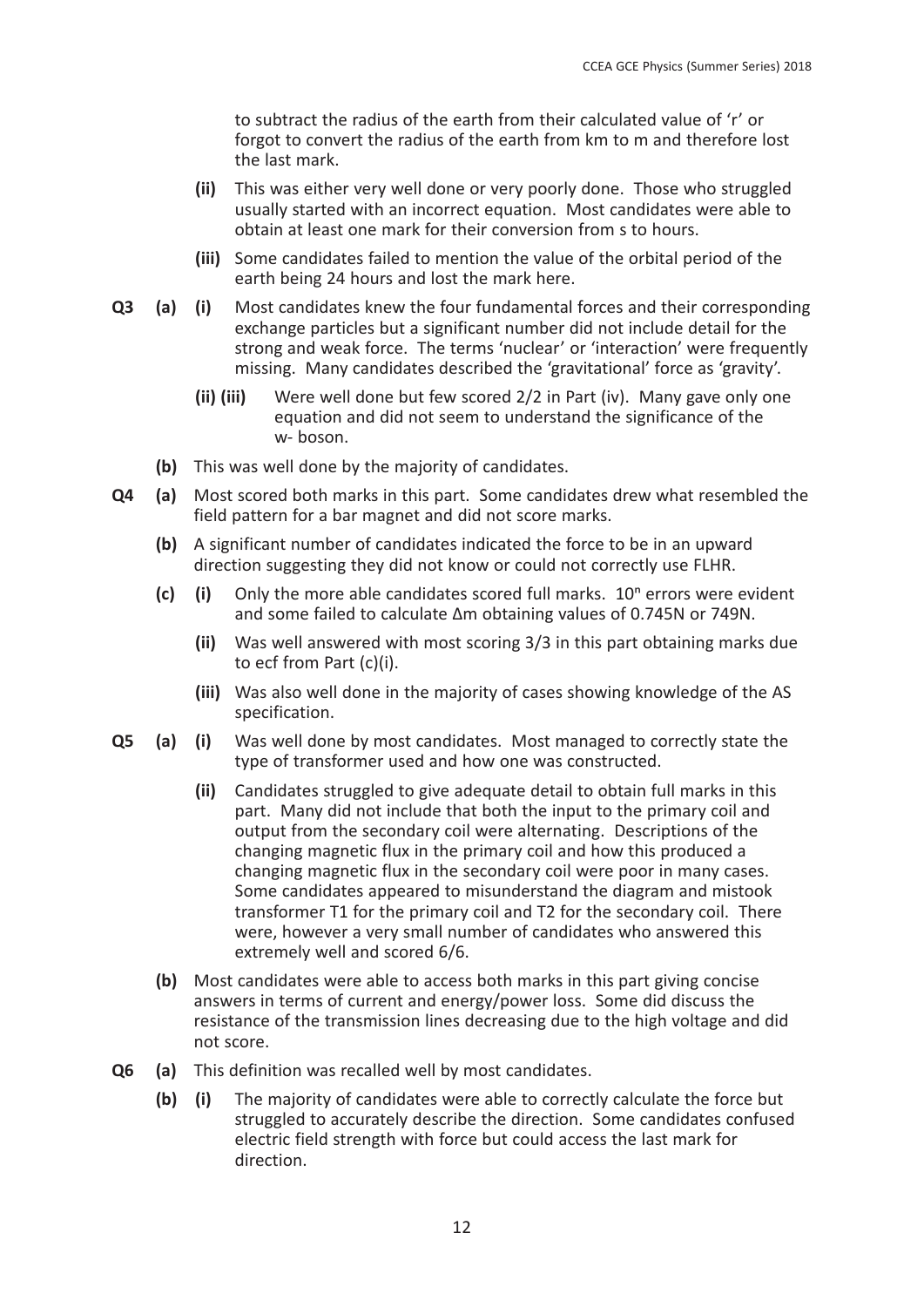- **(ii)** Part (ii) challenged candidates and was a good discriminator. Many were able to score the first two marks by equating a correct electric field strength at Z due to each charge. Some candidates correctly solved the resulting quadratic or took the square root of each side of the equation to obtain x=1.13m. However, some struggled to gain the last two marks and seemed to find the mathematics involved difficult.
- **Q7 (a) (i)** This was poorly answered by many candidates. Very few candidates included detail of the centripetal force provided by the magnetic field.
	- **(ii)** Few candidates scored full marks. The required detail was missing in many answers. Many students discussed cooling with liquid nitrogen instead of liquid helium.
	- **(iii)** Only more able candidates scored the mark in Part (iii). Most gave answers in terms of 'the speed of particle increases and therefore time in the cavity decreases'. Half of this statement was given in the stem of the question and more detail was required to gain the mark. The few that did gain this mark gave excellent answers describing 'synchronous acceleration' or used the expression itself.
	- **(iv)** Was very well answered by most candidates.
	- **(b)** Most candidates found this question difficult, but most were able to access some marks within it, often for conversion of eV to J. It provided good discrimination.
- **Q8 (a)** Faraday's law was generally well learnt with most candidates gaining the mark in Part (i). The graph caused problems for many students. Some did score 4/4 here but many scored only 2/4. Usually this was due to the inversion of the correct graph and detail of the magnitude of E being incorrect. A good discriminator.
	- **(b) (i)** This was a good discriminating question; very few candidates obtained 3/3 in this question. The majority of students stated the coil should be parallel to the field but then went on to state that the rate of change of flux was zero. This implies a certain amount of confusion around this topic. Rarely did candidates include enough detail to obtain the second mark on the scheme.
		- **(ii)** The frequency was generally calculated correctly. However, a surprising number of candidates gave an answer of 0.12Hz having calculated the time period of the output.
		- **(iii)** This was poorly answered by many candidates. The relevant equation was given on the data sheet, which some candidates had not realised. Those that had, struggled to convert cm<sup>2</sup> to m<sup>2</sup> and ended up with a power error.
- **Q9 (a)** The structured nature of this question meant that it was answered very well by most candidates.
	- **(b)** In part many candidates correctly calculated the time spent by the beam in the electric field. However, some calculated t=6.31x10-9s having used s=175mm instead of 15mm. In Part (ii) most candidates were able to obtain this mark either from their correct value of t in Part (i) or form an ecf for their value.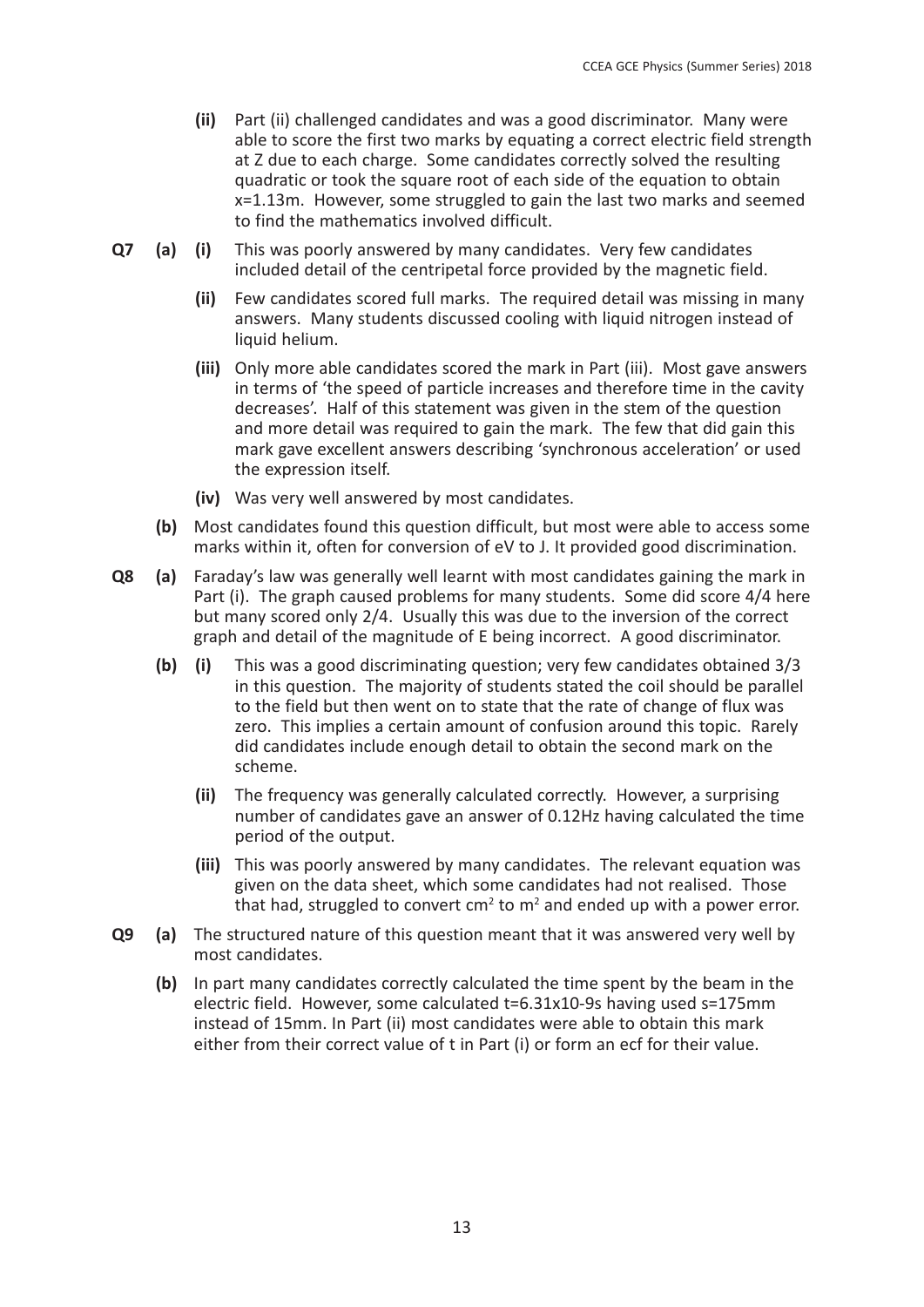### **Assessment Unit A2 3A Practical Techniques**

The average mark in this paper, as expected, was high with the majority of candidates performing well. Marks were comparable to Questions 1 and 2 on the legacy Unit 3 paper. Candidates did not appear to have any issue with timing and it did not seem to matter which practical question they started on.

- **1 (a)** In the heading, candidates sometimes omitted /s. Most values of D were ≥36.0cm which was the minimum required in the mark scheme. Most candidates timed ten oscillations but a significant number timed too few resulting in overall times less than five seconds, which was the minimum time accepted. Some candidates gave times to an incorrect number of decimal places, recording the periodic time to a greater precision than the original measurement.
	- **(b)** Mapping was well done and the majority identified b as the gradient.
	- **(c)** Headings were at times incorrect. Values were not always recorded to two decimal places as requested in the stem of the question. This part differentiated well between candidates.
	- **(d)** The graph was well plotted, usually with appropriate scales chosen. There was evidence from some centres of inappropriate scales, such as the x-scale beginning at zero. Sometimes plotting errors were evident. Best fit lines were well drawn here.
	- **(e)** Most candidates were able to determine the magnitude of the gradient from a large triangle but some failed to identify it as being a negative value.
- **Q2 (a)** Values of x to indicate the lens position were obtained by the majority of candidates. A very small number were finding repeats of one of the lens positions and therefore consistent small x values. Some candidates did not use the full range of y values, losing one mark if their greatest value did not equal or exceed y=780mm.
	- **(b) (i)** The mapping caused some candidates difficulty and was a discriminator. This was usually either very well done or poorly done. Many candidates who scored 2/2 in Part (i) correctly identified that the intercept = 4f but did not develop this to state f= intercept/4 and so lost a mark.
		- **(iii)** In this part x2/y values were generally correctly calculated to either two or three sf. Calculation errors were evident in some cases. The unit was usually correctly stated.
	- **(c) (i)** The graph was generally well plotted with appropriate scales chosen. Some candidates chose inappropriate scales making it difficult to plot points correctly.
		- **(ii)** Almost all candidates scored the quality mark for their intercept of the best fit line and were able to correctly calculate the value of f based on their answer to Part (b)(ii). The majority of intercepts were >600mm and <640.
		- **(iii)** Best fit lines were not always well drawn leading to differentiation between candidates. A number of candidates incorrectly considered the gradient in this part.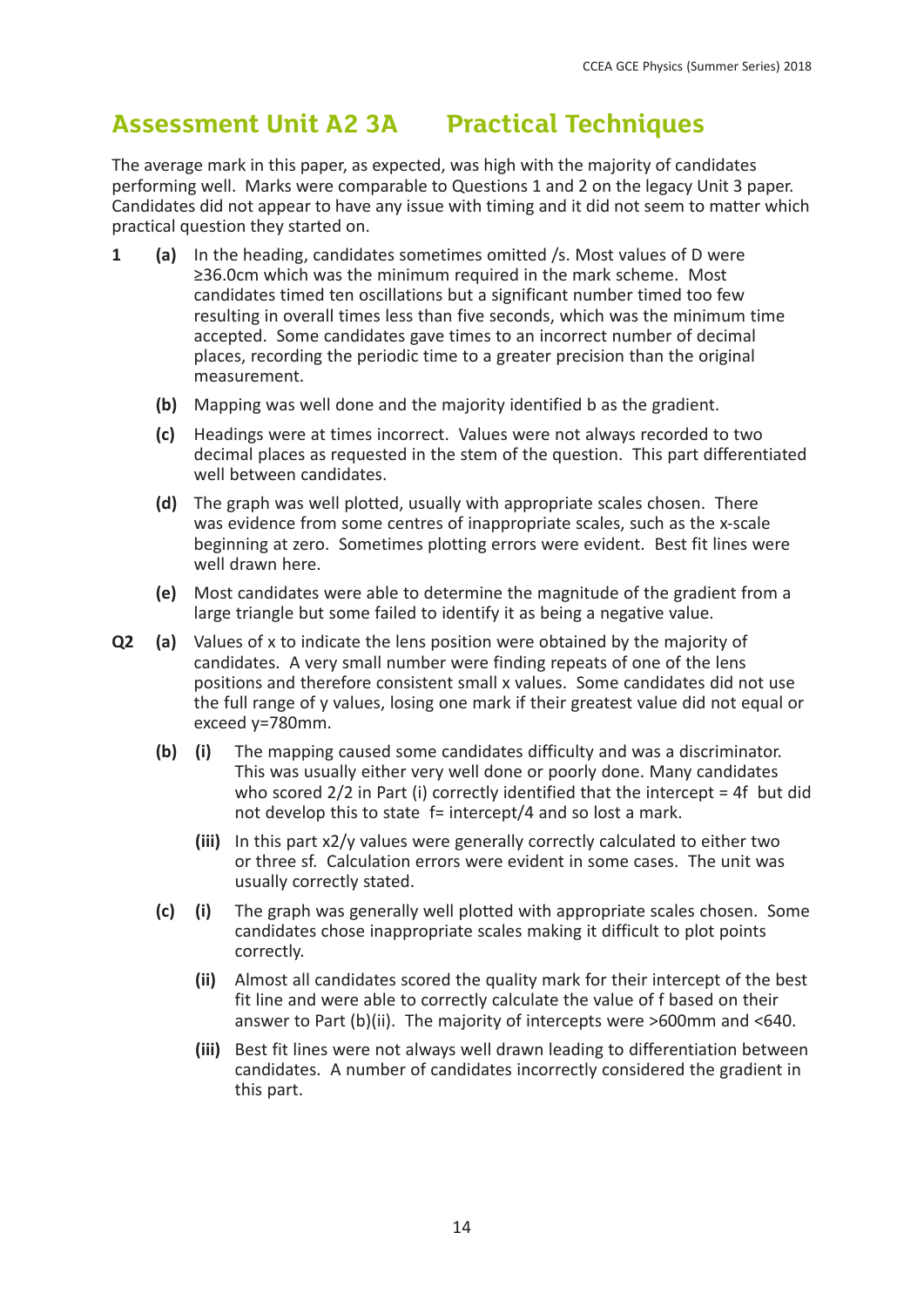#### **Assessment Unit A2 3B Data Analysis Theory**

There was a good range of marks, with few students obtaining either very high or very low marks showing that the paper was successful in allowing candidates of differing abilities to respond positively. Few parts were left unanswered, and candidates provided evidence of calculations and working out. In some parts, candidates had to apply their knowledge to a greater degree, and there was discrimination between candidates of differing abilities in many parts.

- **Q1 (a) (i)** Most candidates responded with 5V for 1 mark, though not many referred to the actual reading shown.
	- **(ii) (iii)** Were generally well answered although a significant number went to half a division in their uncertainty.
	- **(b) (i)** Was well answered by the majority of candidates.
		- **(ii)** Nearly all candidates used the percentage uncertainty method, many did this correctly but with errors in the number of significant figures for both the quantity R and the uncertainty in R.
		- **(iii)** Error and 'mistake' were often linked for one mark, but few candidates gained both marks, many focused on equipment issues here and did not access marks, often just repeating the word given in the question.
	- **(c)** The majority of candidates referenced repeating and averaging results and obtained 2/3 but failed either to mention anomalous results or that they had to be discarded.
- **Q2 (a) (i)** There were many good answers and tangents well drawn, those drawing poor tangents could access the gradient mark, most recognised the maximum occurred at 0.5s, 1.5s etc.
	- **(ii)** The majority of candidates got Part (ii) correct from an understanding of SHM.
	- **(b) (i)** Was generally well done, particularly the smaller displacement, several candidates did not recognise the same time period and some lost a quality mark for an inaccurate sketch.
		- **(ii)** Candidates generally commented that velocity would be less/smaller and many added an explanation connecting it to the smaller displacement.
- **Q3 (i)** Candidates had difficulty with correctly counting the number of waves and thus calculating correct time period. A significant number of candidates did not use the time base or forgot to convert it into seconds. There were some power errors with f value.
	- **(ii)** Was accurately done in most cases.
	- **(iii)** Decreasing frequency was often given as an answer here, with or without correct reference to amplitude.
	- **(iv)** Was usually well-answered with accurately drawn vertical lines. Lines, when they had been drawn in light pencil, were difficult to distinguish on-line on the grid, some candidates drew two dots rather than a vertical line.
- **Q4 (a) (i)** Was well answered by the majority of candidates.
	- **(ii)** Discriminated well, only better candidates correctly identified the units, seconds were often included for both A and B.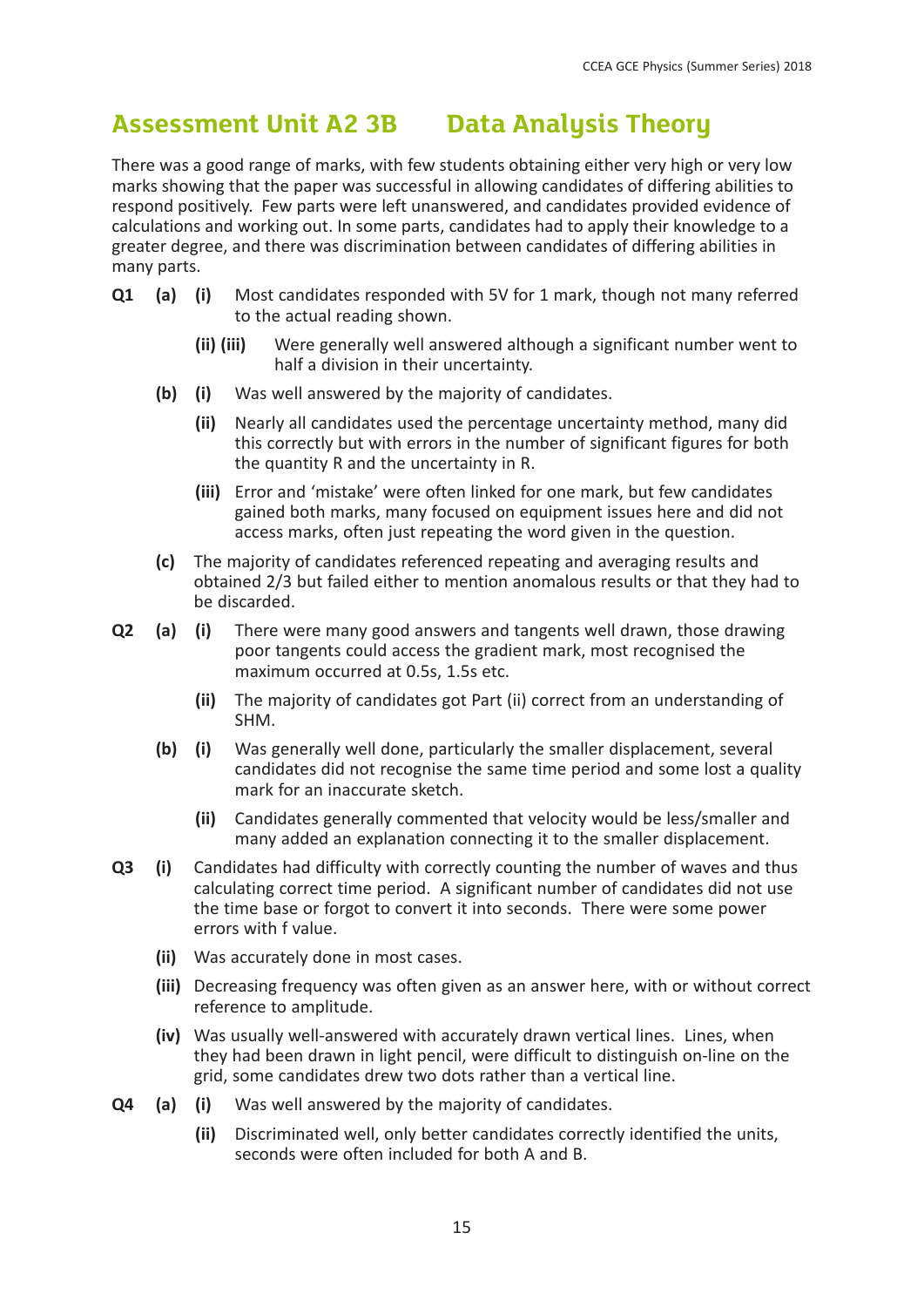- **(b) (i)** The majority of candidates knew that the values should be recorded to three sf but only more able candidates referenced the raw data for E in their reason.
	- **(ii)** The main problem for some candidates was choice of inappropriate scales, particularly on the x-axis. Otherwise the graphs were generally well-drawn. Not all axes were fully labelled.
- **(c) (i)** Was generally well answered though at times the answer was quoted to an incorrect no of sig fig.
	- **(ii) (iii)** Were well done by most candidates.
- **(d)** The gradient was well calculated and most values were within the required range, indicating quality of line drawn.
	- **(ii)** The percentage difference was generally well-answered.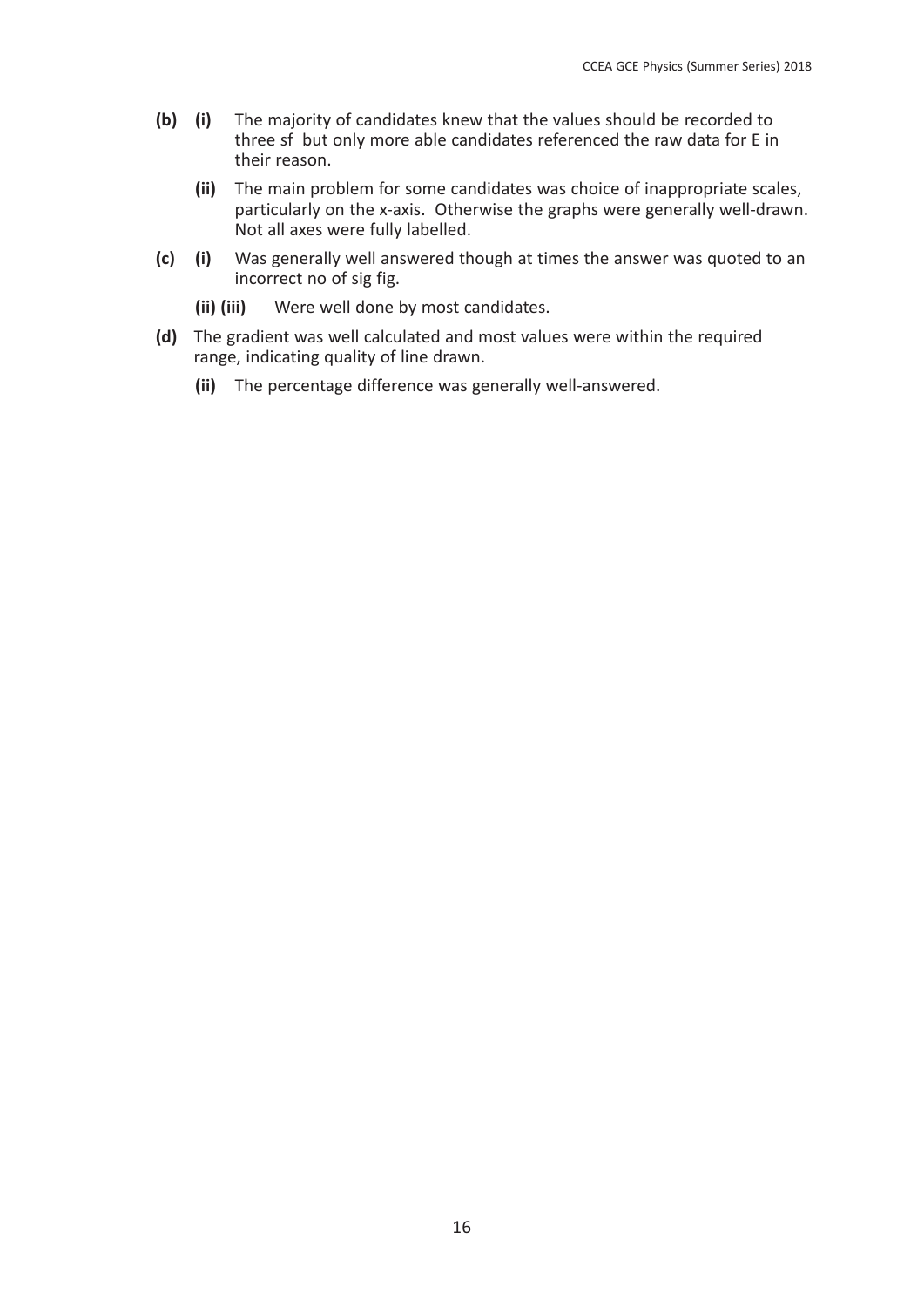# **Contact details**

The following information provides contact details for key staff members:

- **• Specification Support Officer: Nuala Tierney** (telephone: (028) 9026 1200, extension: 2292, email: ntierney@ccea.org.uk)
- **• Officer with Subject Responsibility: Gavin Gray** (telephone: (028) 9026 1200, extension: 2270, email: ggray@ccea.org.uk)